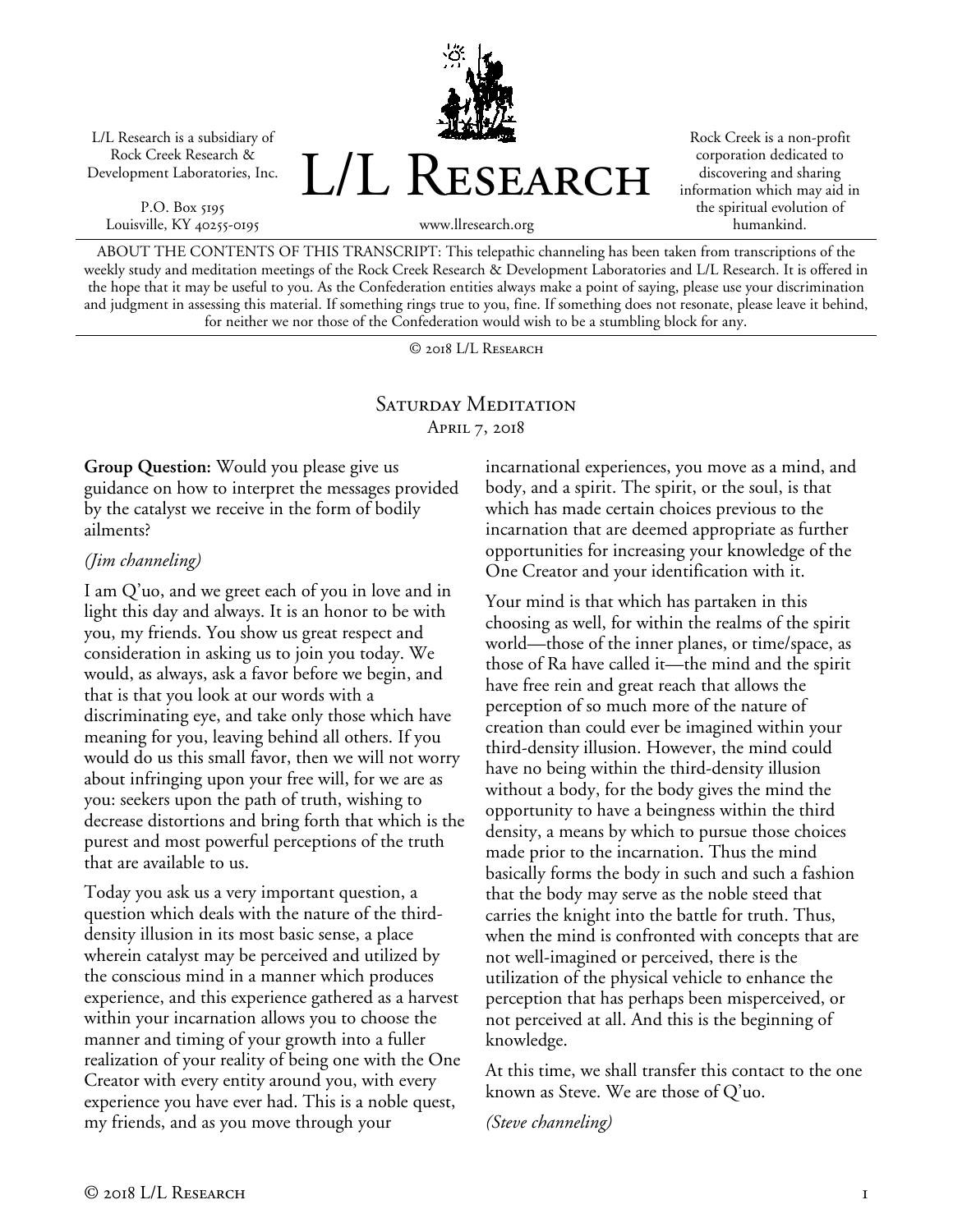I am Q'uo and am with this instrument. The beginning of knowledge, we say, for those who dwell in third density do so in a condition which is somewhat anomalous with respect to the remainder of the creation, and it is only in this condition that that which we are now calling knowledge actually attains. For when you draw together those strands of concept which you feel belong together, which you feel constitute a frame of reference that is informative with respect to yourself and to how the world itself turns, you are creating from two different sources a one structure—and the one source is that which we are calling embodiment, while the other source is that which you may call your mind.

The mind is that instrument, or instrumentation, through which you reach to the body in order to be informed about a multitude of things—in order to be informed principally about what you, as mind, are not, or are not yet, or are not any longer. The body is that which informs the mind, while at the same time withdraws from the mind such that it is able, from a distance, so to speak, to come back again and again to the mind to stimulate it, to drive a kind of desire to know itself better, to be itself more.

Now, we will tell you that that which is called knowledge is a consideration of variable usefulness, for indeed, as often as not, it masks rather than discloses what is really at work behind it, what is really at work to produce it. The dynamics associated with third-density incarnational experience are specifically set up so that the self which is putting itself to the test, so to speak, the self which is attempting to prompt itself to choose at the deepest layers of its being, is again and again moved off its center; again and again it is subjected to a framework of manifestation in which it cannot recognize itself, or refuses to recognize itself, or struggles to accept itself as that which is given. The self is given to itself, to a very large extent, in embodiment. And when there is disturbance in embodiment, when there is pain, when there is discomfort, when there is limitation, the self which would like to be what it has taken a fancy to being discovers over and over again that it cannot be this; that it carries a burden; that it meets with resistance; that it drags along a burden of that which will not assimilate itself to the highest hopes, the most farreaching intentions, but that pulls one back, that

refuses that intention, that creates a demand upon the self, that will not allow it to go forth in just the way it would choose.

And so the process of choice, involving choice of self, is given what we perhaps will shock you by saying, a gift of resistance. It is given the gift of refusal. It is given the gift of that which cannot be assimilated to the self without greatly enlarging the sense of that self that the self must now embrace. *I am the self that looks to the starry heavens above, but that walks with this limp, but that carries this sorrow, but that embraces a sense of inner deformation that can be very far-reaching indeed. I am this self that out of this gift of pain, of limitation, of emotional or psychical misery, am yet able to reach in hope and aspiration to the starry heavens above. And in so doing, I find a way to accept the unacceptable within myself; I find a way to discover dimensions of my own aspiration that have, perhaps for a very long time, resisted this aspiration itself.*

This, my friends, is a significant portion of the significance of third-density experience. For in the third density you do not know who you are—you *cannot* know who you are. You cannot be who you really desire to be, for you are continually dragged under by the undertow of that portion of the embodiment which you enjoy, which simply refuses, refuses you at every turn. And even if it, at some point, with great reluctance, concedes a little ground to your insisting will, it does so in such a way that your full effort is required to bring into a configuration that is workable for you, this thing you call your body. It is a torturous affair and it is meant to be so, for there is a deep sense in which, in the third density, you are occupying that which you call your body, which has a mind of its own. It has a being of its own, namely that of a second-density creature. And the third density is a point of transition, if you will, in which the limitations inherent in second density are, for the first time, being experienced not simply as the necessary parameters for individuated consciousness to indwell, but rather as something which may limit, something which may confound good intention, something which refuses the command which it pleases you to give it.

Accordingly, in this third-density experience, you are perpetually faced with that which you can only call yourself, but which nevertheless is specifically set up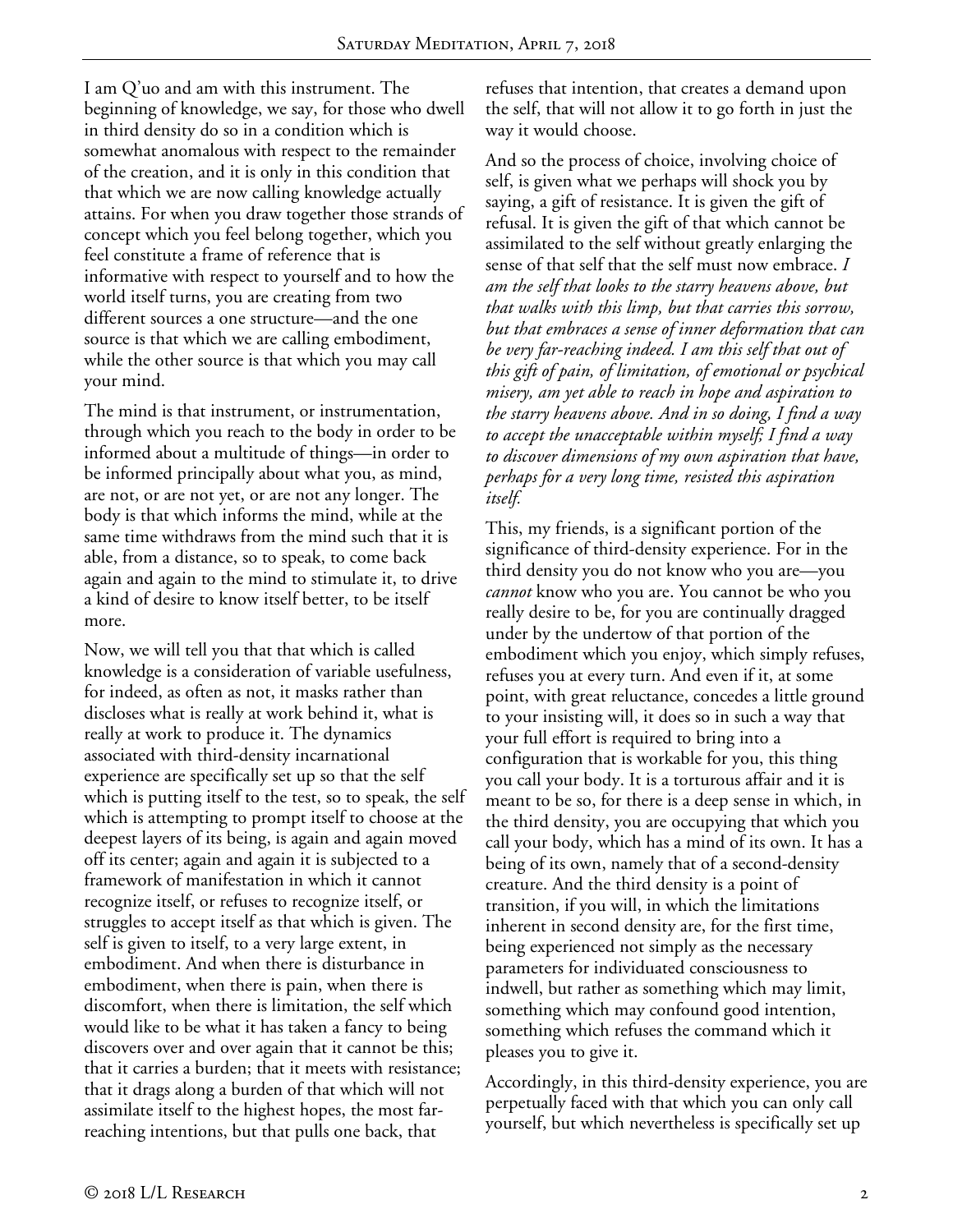to give you a kind of immediate catalyst which tells you that those intentions you are in process of formulating over and over again can only be seen in relation to a larger whole which is vastly more than such intentions, that resists these intentions and requires that they be adjusted to that which it may yet please you to call reality.

Now, that circumstance we have just described is, in actuality, only a small portion of the dynamic of embodiment in which you live out your being, for as you know, the second-density vehicle, or the orangeray body, is in actuality one of many bodies which you do indwell. It has a particularly strong focusing significance for you to be sure, and for the vast majority of humankind, it is the only body that is actually recognized. But, there is a yellow-ray vehicle which has its own dynamics. There is a green-ray, and a blue-ray, and an indigo-ray vehicle, each of which have their own dynamics and are functioning in one way or another at all times; although from the standpoint of the immediacy of your experience, it is true that the higher bodies tend to be quiescent unless they are specifically activated through meditation and invoked as a portion of an effort to enlarge the parameters of catalyst received from embodiment itself.

Now, this enlargement of the parameters of embodiment can be seen to be a useful portion of a path of one who seeks to develop along the trajectory of the adept, and when you undertake this honor and this responsibility you will find that the entire relation to that body, which is that of the seconddensity animal, is transformed. You will find that a pain, for example, does not just incite you to action from behind your back, but will be something you may take up a conscious relation to, something which you may interrogate with regard to meaning on several different levels at the same time. And you may discover that there are uses for this seconddensity animal being that you had not previously suspected. You may discover that there are dimensions of the structure of your incarnational experience that you have not previously contemplated. As an example, it may be that there is some specific kind of limitation that your particular animal body has that is not widely shared among the animal bodies of your peers, and this limitation may mark you out in some fashion. You, as we say, walk with the limp, you have some deformation that makes you somehow different.

Now, this difference can easily register not simply as an impediment or a lisp in your mode of relating to others of your own kind, but can also be seen as opportunity if you so choose to regard it. It may be seen as the occasion for posing questions to yourself that lead you into areas perhaps not difficult to peer into, but very usefully peered into if it is achieved. If you are one who is a possessor of certain limitations, and yet find that within these limitations your life of enjoyment is curtailed in such a way that you have no choice but to relate to the world differently than those around you; but having accepted this fact, you become aware that there are, within this difference in perspective, opportunities for self-development and yes, the most essential point, opportunities for service. For service, my friends, for service. For that is why you are incarnate in third density: to find a way towards service that can be embraced whole and complete, that can be embraced through all possible limitation, all possible pain, all possible psychic resistance. It's a question simply of service.

Now, as you know, service is a function which bifurcates in third density. And if you take the choice of serving in such a way that the self remains the centering operator of that service and the centering purpose towards which that service is directed, you will begin to understand your pain; you will begin to understand all factors of bodily limitation as those points of resistance which are to be struggled against, which are to be overcome, which are to be held subject to the growing dominion of self will.

If, however, you take the view that the service which you have to offer is that which involves a kind of energy that moves through you from below, from embodiment, and from above—from spirit flowing through you and outward from you, without being held by you, without being directed towards what it pleases you to call your interests, but rather which allows your interests to be a fluid thing: a set of factors which can integrate, which can blend, which can lose themselves and be dissolved in interests of others and service to others. And you will find not that all of your pains and disturbances disappear on the nonce, but that they are less significant to you if you feel that that self which you must yet be is a self whose being is not limited to this set of parameters which you now enjoy, which is not merely something which has needs, has demands it wishes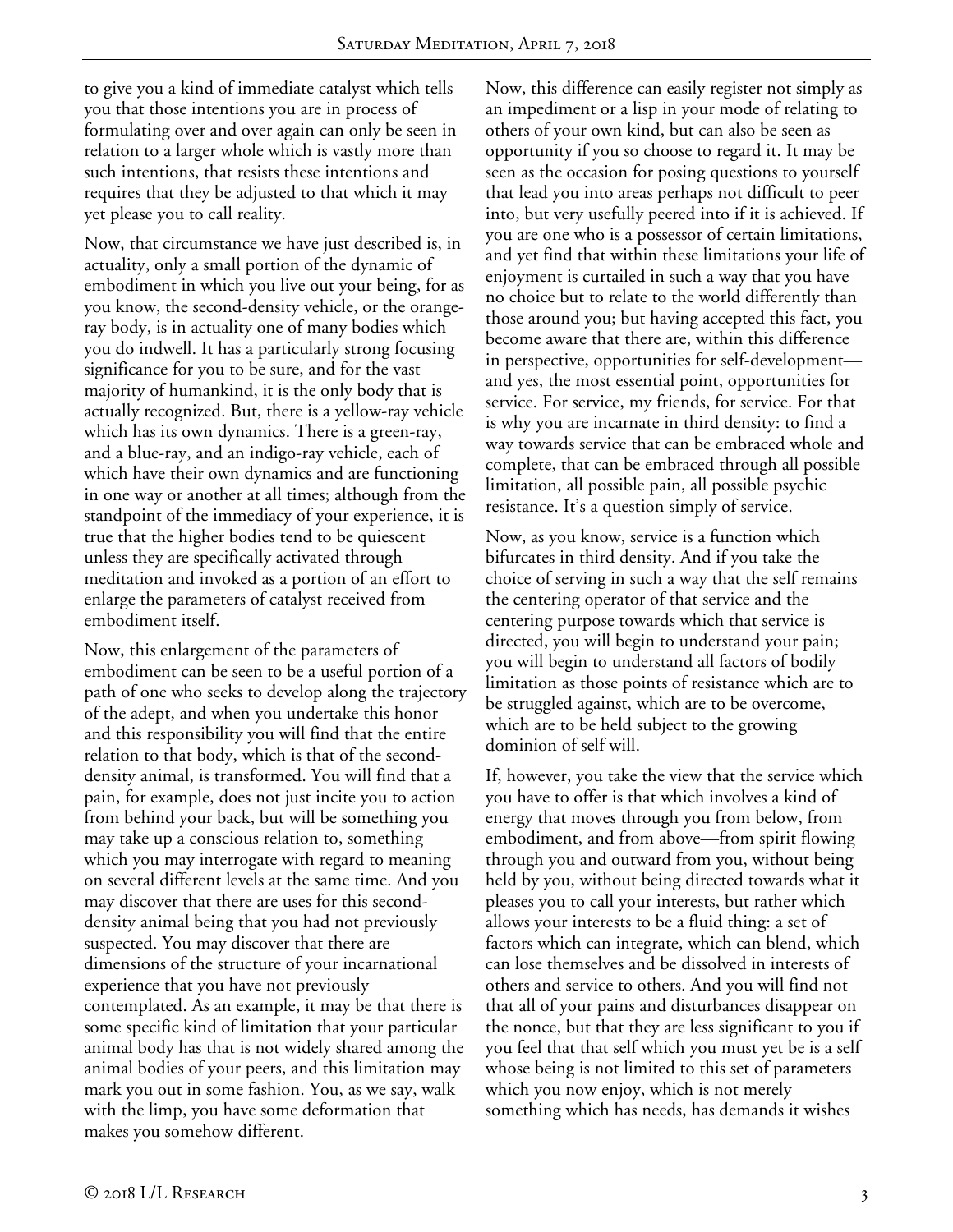to place upon the creation, but rather has placed itself in service to the creation.

The pains, then, that inevitably attend incarnate existence will not so much be your pains as they will be pains that you sense in passing, you endure as you endure a cold front in April. It's here today, but you know it will be gone tomorrow, for this is not you. You, in effect, are not you in any sense in which a "you" is less than infinity itself—for upon the service-to-others path, my friends, you and I are one. My pain is your pain, and your pain is mine. And I will happily walk in your pain. I will happily share your being, for how can it be any being other than my own? How can it be any pain other than all pain? And how can pain, as a particular part of the broader spiritual experience, be other than a portion of a larger joy?

These are tall words, my friends, and we do not wish to diminish the reality of difficulty or to denigrate the role of personal pain, personal sorrow, for it is a significant portion of the experience of the Creator by the Creator, and it is a significant portion of the process of growth that all of us who have undergone individuation have partaken of.

Yes, all of that is true, but if pain is allowed its fuller destiny, we feel it is fair to say that its destiny does not remain in the condition of pain, but rather points to something beyond it, points in the direction of the hope, the aspiration, and yes, the joy which is the crown of these affects.

We are those of Q'uo, and we would, at this time, return to the one known as Jim in an effort to serve you further by addressing ourselves to questions which may remain on your minds. Adonai, my friends, Adonai.

## *(Jim channeling)*

I am Q'uo, and am once again with this instrument. We would ask, at this time, if there might be further queries to which we may respond.

**Z:** I have a query, Q'uo. As a society of individuals, it seems that catalyst has accelerated beginning in the winter solstice and then significantly increased for many starting in the spring solstice in March. Many people are experiencing a releasing of attachments and the entering into the state of pure initiation. Could you speak to that?

**Q'uo:** I am Q'uo, and am aware of your query, my brother. Your planetary sphere at this time is moving through a portion of time/space in which the vibrations of awakening have intensified to the degree where those entities who are sensitive to certain energy-center accelerations are aware that they are going through transitions that are in the nature of these energy centers which have some remaining hindrance or blockage to the full experience of the intelligent energy or the light which is now available to those conscious seekers or truth—and indeed are available to all entities upon this planetary sphere, whether they be conscious seekers of truth, or yet unconscious of the nature of the potential for growth in the spiritual sense that is available to them. All entities are experiencing some kind of response to these increased vibrational distortions that are now engulfing your planet as a rhythmic manifestation of the beginning experience of fourth density, which itself is a quantum leap forward, or upward, in the vibrational expression of the One Creator. If a consciously oriented entity experiences increased oscillations or vibrations in a certain energy center, or combination of energy centers, it is well to look to the nature of those centers so energized that there may be a conscious realization of the kind of vibration that is yet to be fully expressed through the entity's energy system. Those of Ra have described these centers in detail, thus we will leave the determination of the nature of each center to those seekers present.

Is there a further query upon this topic, my brother?

**Z:** Will the fourth density energies continue to increase or will there be an ebb and flow?

**Q'uo:** I am Q'uo, and am aware of your query, my brother. There will be what you have called the continuation of these energies in an ebb and flow nature. We would see these as being a rhythmic expression of a melody which you might equate to the fourth-density experience. It has certain qualities that are more intense at certain times than at other times, some qualities finding the rhythm of expression being given according to the planetary nature or ability to receive these vibrations. The planet itself also has a combination of rhythmic receptivity in its own beingness, which it shares with its population. Your Mother Earth—or Gaia, as you have called her—is one which is giving birth to a new generation of beings, and indeed has begun to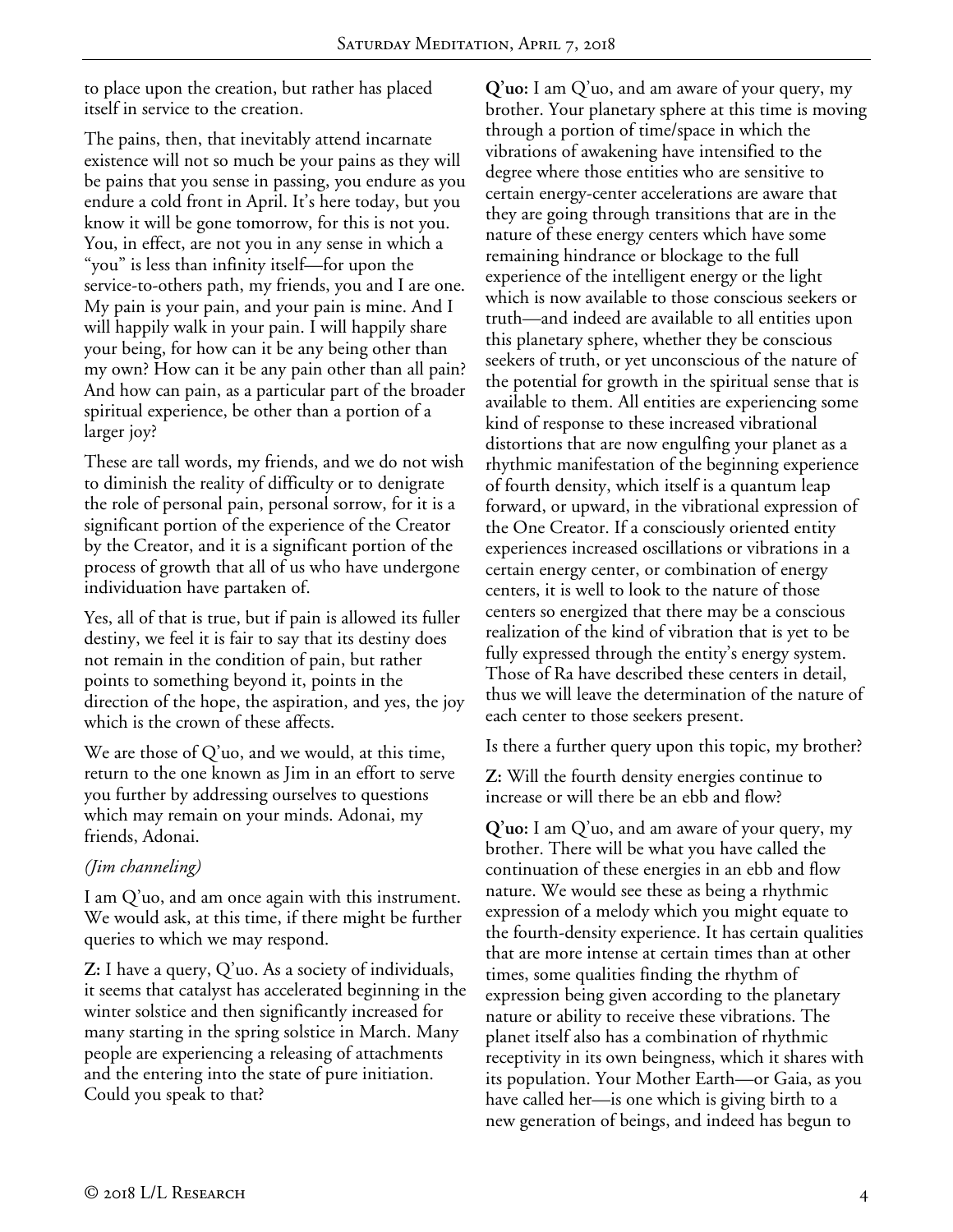give birth to them some portion of your time previous, for there are those from elsewhere who have begun incarnating upon this Earth, and Mother Earth has welcomed them with open arms, for they have already made the graduation on other planetary spheres and are now incarnating on Earth to aid with the birth of other fourth-density entities from this Earth plane.

Is there further query, my brother?

**Z:** No.

**Q'uo:** I am Q'uo. We thank you for your thoughtful queries, my brother.

Is there another query at this time?

**J:** Q'uo, from your point of view, how clear is the distinction between our confusion and free will in allowing us that, and the impulse to guide us? Can you make a distinction very clearly at your level, or is it murkier?

**Q'uo:** I am Q'uo, and am aware of your query, my brother. Now you move into the realms of our ability and desire, and occasional discomfort, at serving as what you may call the teacher, or the learner, on another level. For we wish with all our being to be of true service to each entity upon your planet, but this is not something that is so easy to determine, even from our level of observation and experience. For we look upon many entities who, with just a tiny nudge, could make great leaps forward in consciousness, and the desire to give this tiny nudge is great. And yet, if we did so in every case, we must ask ourselves as a result: would this entity that we have hopefully helped have made this choice for him or herself eventually, and have learned more from making this choice on its own, and from having us present a catalyst, shall we say, that is more obvious in its appreciation by such an entity? These are queries which are not easily answered, thus, we must, from our point of view, look at each entity that we wish to serve, as if we were that entity, and what is it that we would wish, as that entity wishes for the highest and best chance to grow, if we were such an entity. In many cases, we satisfy ourselves with the clue or the hint that is not quite so obvious, giving the one we wish to serve the opportunity to find the key to the door that they wish to open. There is no hard and fast rule for service, my friends, there is simply the desire to serve as best as one can, and hope, in retrospect, that one

has indeed done so. Is there a further query, my brother?

**J:** Yes, just one more. Do you perceive that you introduce catalyst to us that you did not intend?

**Q'uo:** I am Q'uo, and am aware of your query, my brother. There have been many entities from the Confederation of Planets in the Service of the One Infinite Creator who have done just this thing. We look unto the sharing of information, for example, for greater forms of energy upon your planet, that would free the greater portion of your population from the necessity of working so hard and so long, to be able to afford greater energy, and we see that some of those offerings that we made to your peoples have created forms of energy that have been used for destruction. This is but one example; there are many others. We are not perfect beings, my brother. We seek to be perfect beings, as does each here, and we shall continue in that seeking to the best of our ability, with the hope that that which we offer may be seed for growth and not destruction or dissatisfaction or disharmony.

Is there a further query, my brother?

**J:** No, thank you for your indulgence, Q'uo.

**Q'uo:** We thank you, my brother.

Is there a further query at this time?

**Gary:** I have a question, Q'uo. From both a physical and metaphysical evolutionary perspective, the pleasure of sex makes sense because if sex is designed to be pleasurable and compelling then a species is more likely to procreate, and many opportunities for service arise in that modality of relating— including, as the Confederation reports, sacramental union with the Creator itself, including transfer of potential energies between the male/female principle difference. But the orgasm seems a . . . is a question to my mind. Is there anything that could be said about the purpose or meaning or nature of the orgasm itself?

**Q'uo:** I am Q'uo, and am aware of your query, my brother. That which you have called the orgasm seems to be most unusual within most entities as being seen as a normal experience. That which you call the sexual experience for most entities upon this planetary sphere is that which has suffered a great deal of disguise, shall we say, and manipulation throughout many thousands of years of disharmony